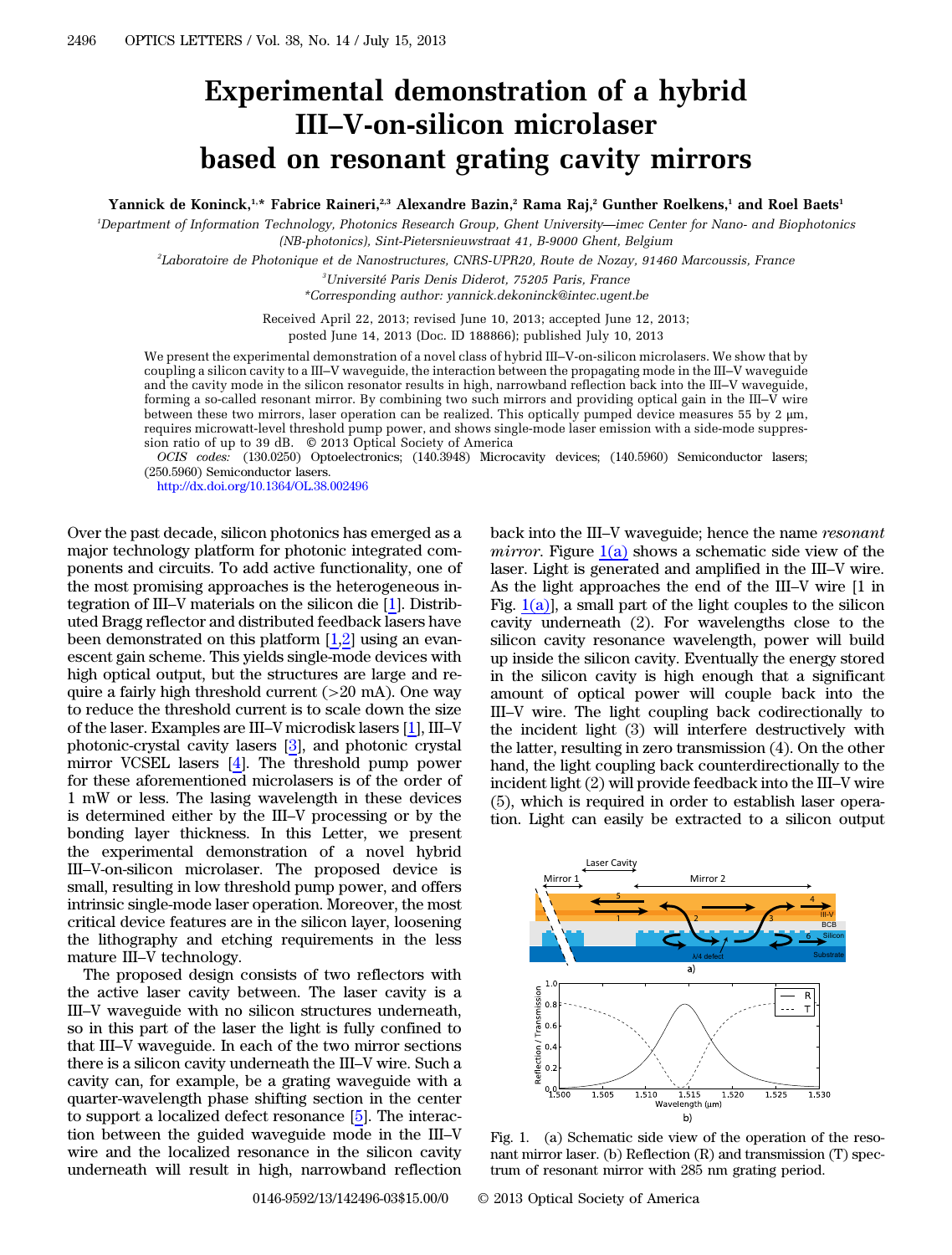waveguide by tapping a small amount of the power built up in the silicon cavity to an external waveguide (6). A cavity coupled to the laser mesa to serve as a narrowband reflector was used in the past to reduce the laser linewidth [[6\]](#page-2-5). More recently, the same principle was also used to design narrowband passive optical filters [\[7](#page-2-6)].

Because the power buildup only occurs close to the silicon cavity resonance wavelength, the reflection bandwidth of this type of mirror is relatively narrow  $\epsilon$  (<10 nm). Since the reflection of such a mirror can be very high and the laser mode is confined to the III–V wire, which maximizes the modal gain, the length of the III–<sup>V</sup> wire can be reduced to make sure only one longitudinal resonance of the III–V cavity lies within the reflection bandwidth of the mirror, yielding an intrinsically singlemode laser with a short length. An in-depth theoretical treatment of resonant mirror lasers can be found in [\[5](#page-2-4)].

Figure [1\(b\)](#page-0-0) shows the reflection and transmission spectrum of a resonant mirror simulated by using a 3D finite-difference time-domain method. In this particular mirror, the silicon cavity is a 1.6  $\mu$ m wide, 220 nm high strip waveguide with 70 nm deep periodic grating corrugations. It consists of 60 periods (285 nm period pitch) with a quarter-wavelength defect in the middle to support a resonance near the grating's Bragg wavelength. The III–V wire above is 1.6 <sup>μ</sup>m wide and consists of an 80 nm thick InGaAsP (Q1.55) bulk active layer, sandwiched between two InP cladding layers of 10 nm (below InGaAsP) and 120 nm (above InGaAsP). The vertical spacing between the silicon layer and III–V layer is 240 nm.

The simulated spectrum in Fig.  $1(b)$  shows that, at the silicon cavity's resonance wavelength (1514 nm), the structure reflects 80% of the incoming power back into the III–V waveguide. At that same wavelength, virtually no power (1.2%) is transmitted through the III–V waveguide. Most of the remaining 18% is directed to the output silicon waveguide. The full-width at half-maximum bandwidth of the reflection peak is 7 nm.

The optimal distance between the two mirrors in the laser configuration is determined by the reflection bandwidth of the mirror. To guarantee single-mode operation, the FSR of the laser's longitudinal modes should be at least of the order of the reflection bandwidth (7 nm), so the spacing between the mirrors should be sufficiently small. On the other hand, this mirror's peak reflectivity is only 80%, so the III–V waveguide should be sufficiently long to ensure that laser threshold can be reached with a reasonable pump power. Considering these two conditions, calculations show [[5\]](#page-2-4) that a good value for the spacing between the silicon mirrors is 20  $\mu$ m, resulting in a laser cavity FSR of around 6 nm.

The device was fabricated starting from a silicon-oninsulator (SOI) die processed in a 200 mm pilot line through the ePIXfab multiproject wafer service [[8\]](#page-2-7) and a 210 nm thick III–V stack on an InP substrate. The composition of the III–V stack is as described above. The SOI die and the III–V die are bonded together using divinyl siloxane bis-benzocyclobutene (DVS-BCB) adhesive bonding [[1\]](#page-2-0). The resulting spacing between the top of the SOI waveguide layer and the bottom of the III–V stack measures 240 nm  $(200 \text{ nm SiO}_2 + 40 \text{ nm DVS-BCB}).$ After removing the InP substrate, the III–V mesa is

<span id="page-1-0"></span>

Fig. 2. Scanning electron microscope top-view image of a finished device. Inset, mirror cross section at grating defect.

defined by using contact lithography and inductively coupled plasma etching.

Figure [2](#page-1-0) shows a top-view scanning electron microscope image of a finished device. The III–V waveguide masks the silicon cavities in the picture, but the white dashed boxes indicate the location and longitudinal extent of both silicon grating cavities. In this particular case, both mirrors are identical, and both have a silicon output waveguide. Each laser is 55 long and 2 μm wide. The dimensions of the III–V waveguide are chosen to facilitate fabrication through contact lithography. The silicon cavities each consist of 60 periods with a defect (quarter-wave shift) in the center. Although devices with different grating periods were fabricated, the grating period of this particular device is 285 nm, so each silicon cavity measures around 17 μm. The silicon cavities are spaced by 20 <sup>μ</sup>m. The tapered edges of the III–V wire are intentionally patterned to avoid backreflection from the III–V waveguide facets. Both silicon output waveguides lead to a grating fiber-coupler. The inset in Fig. [2](#page-1-0) is a focused ion beam cross section of one of the mirrors, showing the quarter-wavelength defect in the silicon grating.

The devices were measured at room temperature by illuminating each device individually from the top with an 800 nm distributed feedback pump laser. This pump laser was modulated to obtain 10 ns pulses with 10 mW peak power and a repetition rate of 1.5 μs. By use of an objective and a cylindrical lens, the shape of the illuminating spot was adjusted to match the shape of the III–<sup>V</sup> waveguide to be pumped. The output of the resonantmirror laser is coupled to a silicon waveguide that guides it toward a grating coupler. From there, a cleaved fiber directs the laser output to a spectrometer equipped with a nitrogen cooled InGaAs line camera to measure the spectral power distribution of the laser output.

The laser output spectrum was measured for different values of the pump power, and the result is shown in Fig. [3.](#page-2-8) This graph clearly shows the intrinsic single-mode nature of this device: there is no competition between different longitudinal modes, not even at low pump power values, because the resonant mirrors are designed to reflect only one longitudinal laser mode. To obtain the relationship between the laser output power and the pump power (the light–light curve for optically pumped devices), the measured output spectra in Fig. [3](#page-2-8) are integrated for each value of the pump power individually. The results are shown in the inset of Fig. [3.](#page-2-8) This graph very clearly shows the lasing threshold at 5.5 mW incident pump power. Assuming 30% power reflection at the InP–air interface and absorption coefficients of 3.3  $\mu$ m<sup>-1</sup> for InP and 4.47  $\mu$ m<sup>-1</sup> for InGaAsP, about